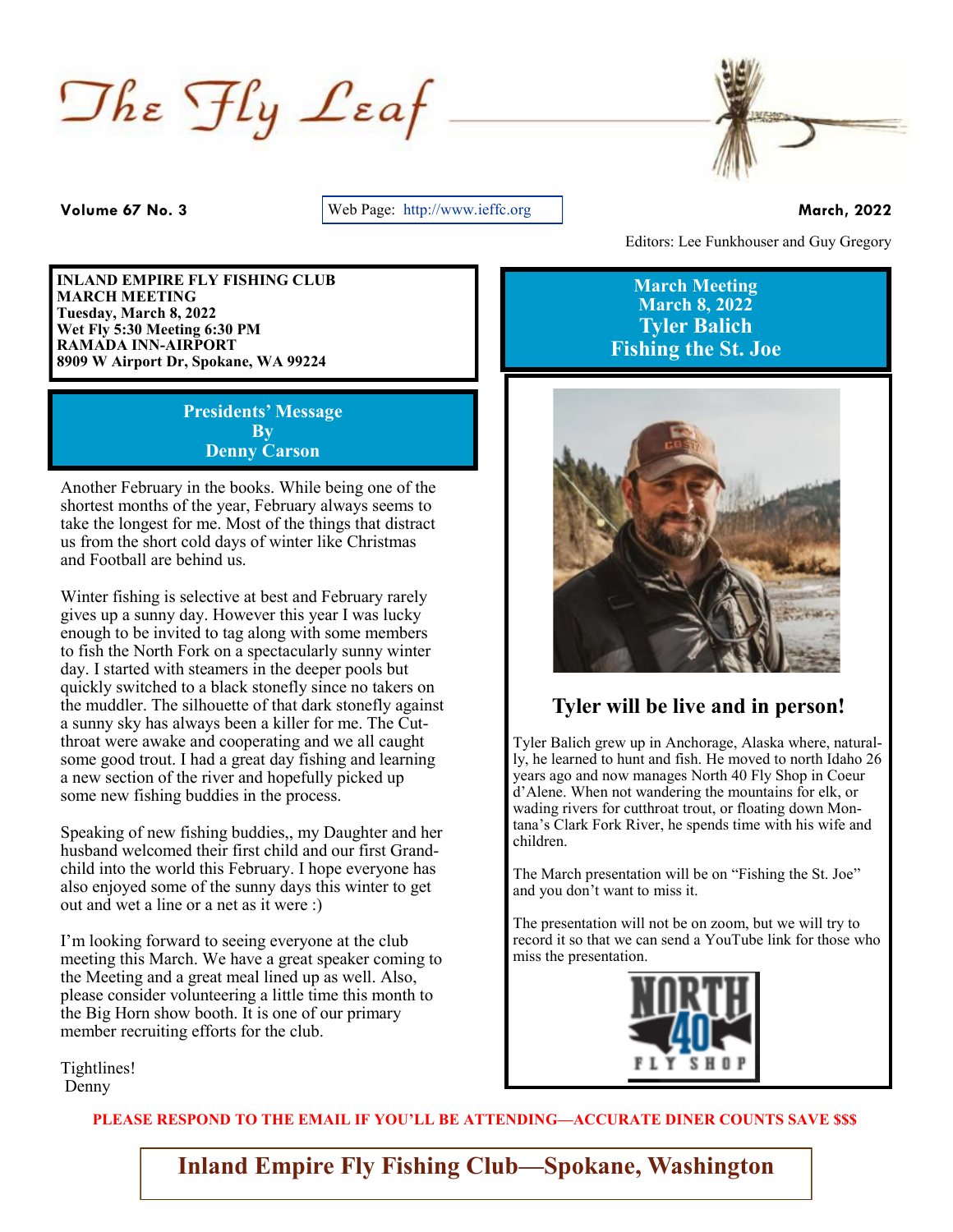## **Thank you, Jon! A Magical Presidency during a time we needed some sleight of hand**



**2** the covid days and, as President, was able to get us back to regu-At the January meeting, President Denny Carson awarded past President Jon Bowne with a trout statue. Jon was available to go through the chairs when we really needed his help. He was instrumental in getting the zoom program up and running during lar meetings. We appreciate the contributions that he made during his tenure on the Board and his subsequent rise through the chairs. Thank you, Jon, for a job well done.

## **Your To-Do List for Right Now**

### **Kids Fishing Update**:

It's still uncertain, but if it happens we'll need some volunteers. Floyd will have a sign-up sheet at the March meeting, and we'll reach out for others via email (or you could contact Floyd) if it comes off. Lots of folks want it to happen…...

*If you haven't paid for your 2022 dues:*  Cut a check and send it to IEFFC, P.O. Box 2926, Spokane WA 99220 Right Away!

*If you're coming to the March Meeting:* RSVP by replying to the email requesting your response

*If you'd like to get on the list for some of Jerry McBride's projects scheduled for summer or fall*

Contact Jerry McBride. (jerry.r.mcbride@gmail.com). He'll put you on the list!

*If you haven't been out fishing yet…*

.

Lowland lakes in WA open March 1...and streams are okay in this pre-breakup time. Get outside!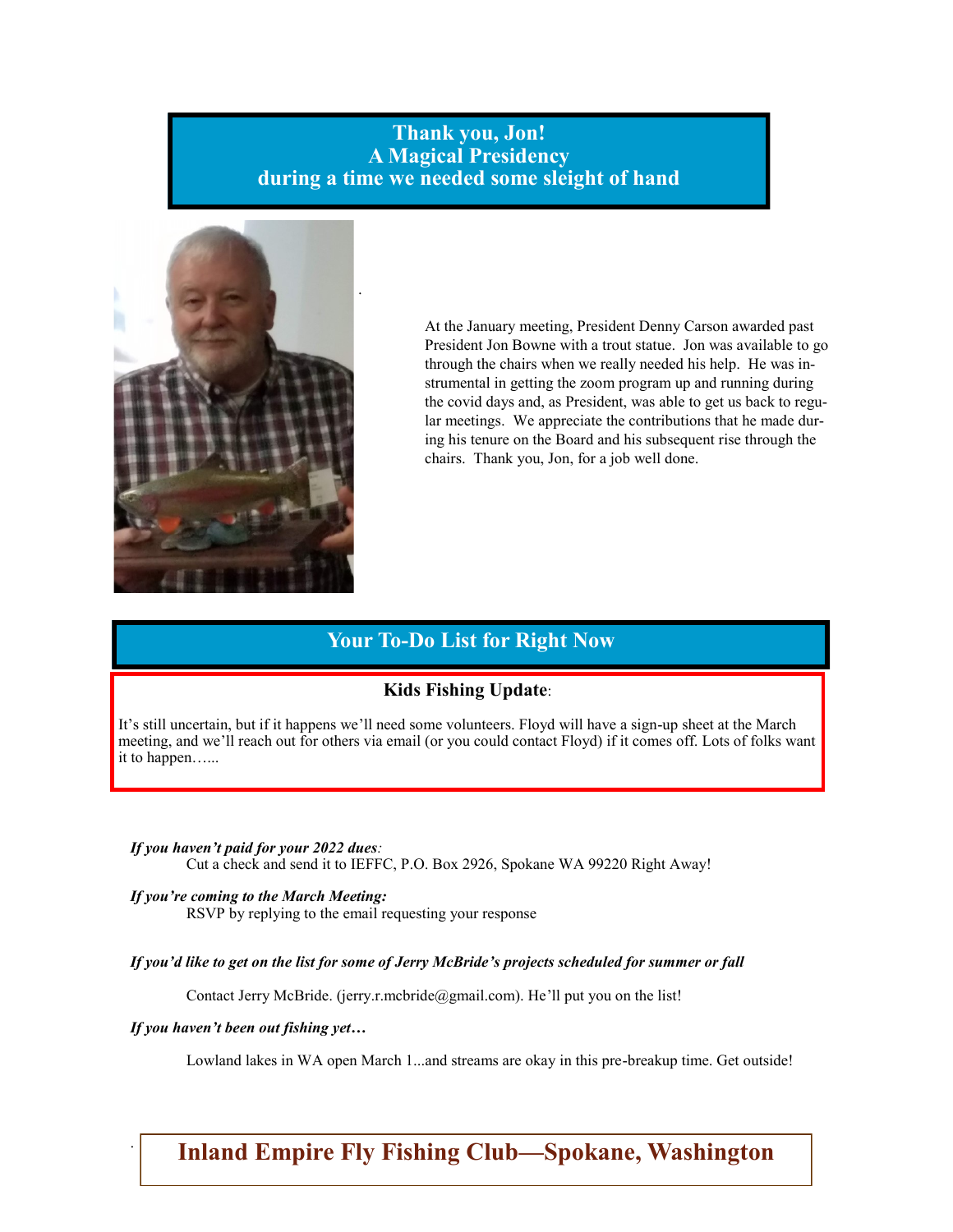## **Crawfish Biology - Part 2 By Mark Pinch**

Let's continue our discussion by trying to better understand the biology of Crawfish and how it pertains to us as fly fishers and tyers. By the way, in a follow up from the last article, two of our fly fishers, Lee Funkhouser and Jerry McBride, have reported seeing Otters at Fourth of July Lake.

To start out, there is only one native crawfish in our state and in British Columbia, the Signal Crawfish. Their name comes from adults which can exhibit a white marking right at the joint of one or both of the pinchers. Crawfish are widely distributed in our lakes and rivers. All the lakes with rocky shorelines are loaded. The Spokane River and Rufus Woods have healthy populations of Crawfish as well.

Life cycle: While there is some mating in the spring, the majority of mating is in the fall. Mating rituals go on for a month or more, ending when the water temperature drops to 50 degrees. Then comes hibernation. Crawfish bury down in the rocks and mud for the winter. During the winter, the females



Adult Signal Crawfish

develop the eggs attached to their abdomen. In the spring, once water temps are over 50 degrees, the females come out to let the eggs go which quickly hatch into baby crawfish. They molt quite often and are very active. Growth rates depend upon water temperature and length of season. But they will get to an inch or two in a year or two. Crawfish will be active all spring, summer and fall until the water temps drop below the 50 degree mark.

The Takeaway: As you can tell already, the most important number to remember is 50°. Under 50\*, the Crawfish are dormant. Above that they are active. Once water, say 4 to 10 feet, stays above 50° it's game on. So we have to remember that in the spring and fall when water temps are below 50\*, the Crawfish are hibernating. No sense in fishing our Crawfish patterns. Unless of course, you are trying to hook an Otter.

Mating Season: The popular belief is that crawfish are only available to fish right after they molt because they are soft. However, that may not be the case. Science shows that after the molt, they know that they are vulnerable. So they immediately bury themselves in the rocks until they are able to regrow their hard shell.

A more plausible theory is that while the juveniles are often available, the larger Crawfish they are more available during the mating season. Much like the deer rut, they are carelessly scampering around the rocks in a lovefest. This could be a key. However, mating involves the larger Crawfish along with the precocious males. This may be the best time of availability for Otters, but maybe or maybe not for Trout and ourselves. All are hard shelled. So it is hard to tell. Those smaller, precocious males may offer an opportunity for us. They stand their ground making an easy target for Trout if they are small enough. Or if the Trout are large enough. The mating season lasts for about four to six weeks in the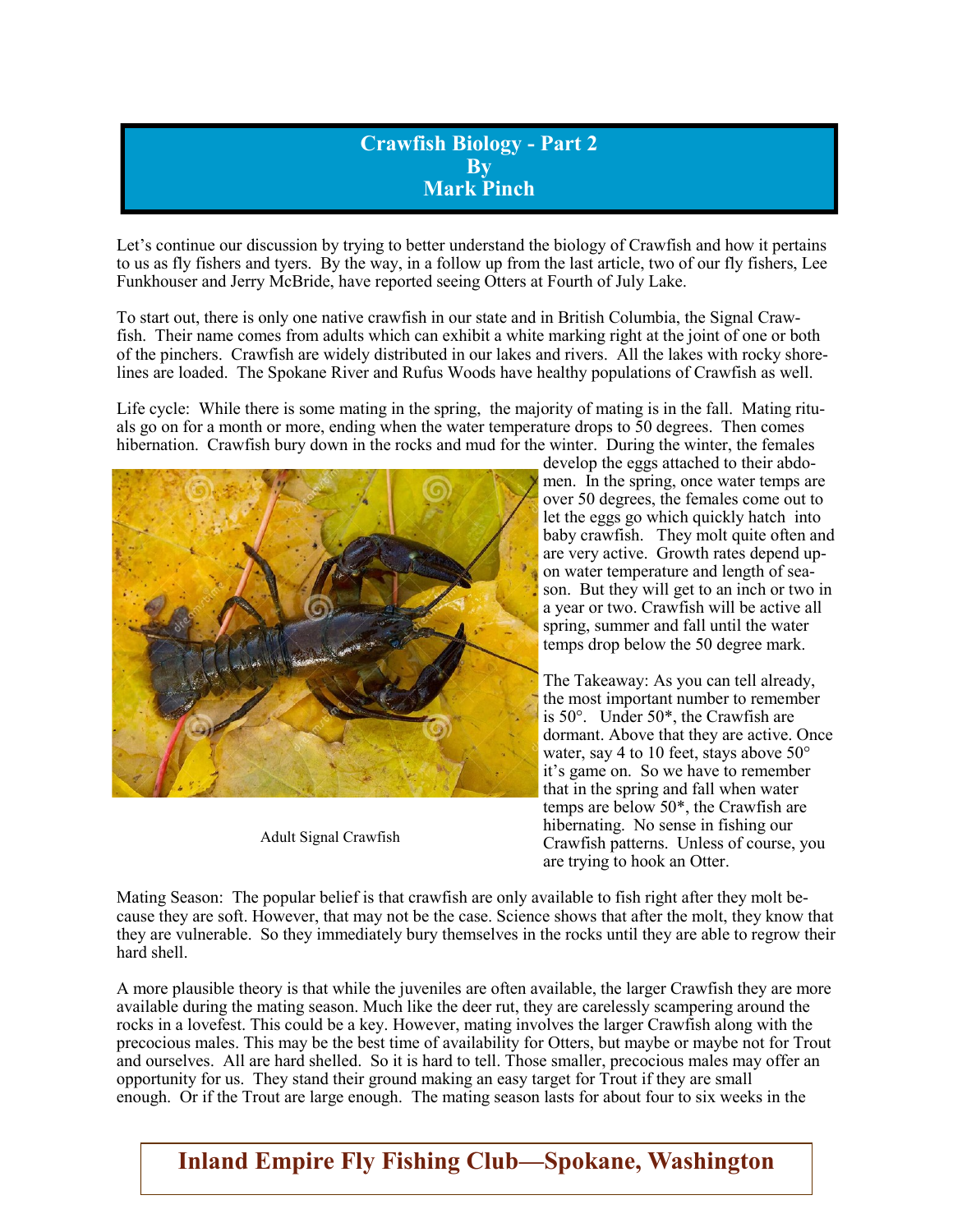## **Crawfish Biology –Part 2 continued**

fall. There is a minor mating season in the Spring.

Color: Contrary to most of the fly patterns you see, all immature and most mature Crawfish are not orange or any bright color. While coloration varies in different bodies of water much like insects, the majority of Crawfish are the same color as the bottom. We do know that male Crawfish are torn between staying camouflaged as protection from predators vs. bright colors for attraction to females.

Males are brighter than females, especially during the mating season. The older the males, the brighter they can turn. These are not our guys anyway. They are far too large for trout. More importantly, the juveniles and females remain basically dark olive-brown. The smaller, precocious males have a touch of color mostly at the end of their pincers during mating season. They may still be small enough to be

Trout food. After the mating season, the males molt, hide, then come out as camouflaged again. At Fourth of July lake, the Otter feces have a definite trace of orange but that is not the dominant color. I'm guessing that the Otters are there in the fall feasting on the mating crawfish, especially the large males.

The Takeaway: Most Crawfish patterns are too bright. In designing patterns, we might go with the same color as the bottom. To imitate the precious males, on our slightly larger patterns, we may benefit from just the end of the pincers colored with orange.

Size of Fly Patterns: When Crawfish hatch in the spring, they are surprisingly small. They start out about the same size as Mayfly nymphs, like size 16. How



Juvenile Signal Crawfish

cool is that! As juveniles, they stick close to rocks and boulders for cover but they do wander out quite a bit. They are not yet as defensive as the adults. So by far, the juveniles are the most vulnerable, available to Trout. That may be another key. While the larger Crawfish are wily, the smaller ones not so much. Also, the juveniles are just a better bite size for trout. These are all hard shelled animals, not soft shelled.

As Crawfish get really large, they tend to occupy deeper water. The size of those mating crawfish is 3 inches to 6 inches. That might be a wonderful meal for an otter but not for a trout. They are in their full hard shell until just after the mating season. However it turns out that precocious males are out trying to get in the game too. They are 1.25 to 2.5 inches.

The Takeaway: Most Crawfish fly patterns are too large. For us to create smaller fly patterns may make more sense. Crawfish are very small in the spring, like half an inch, growing to a max of 1.5 inches by late fall. Accordingly, maybe we should have a variety of sizes, fishing small patterns early in the season, progressing to larger patterns as the season progresses

Availability to Trout; Most Crawfish prefer low light. Except for the juveniles, Crawfish tend to be active early and late in the day. They are also more active in darkly shaded areas. Remember the larger

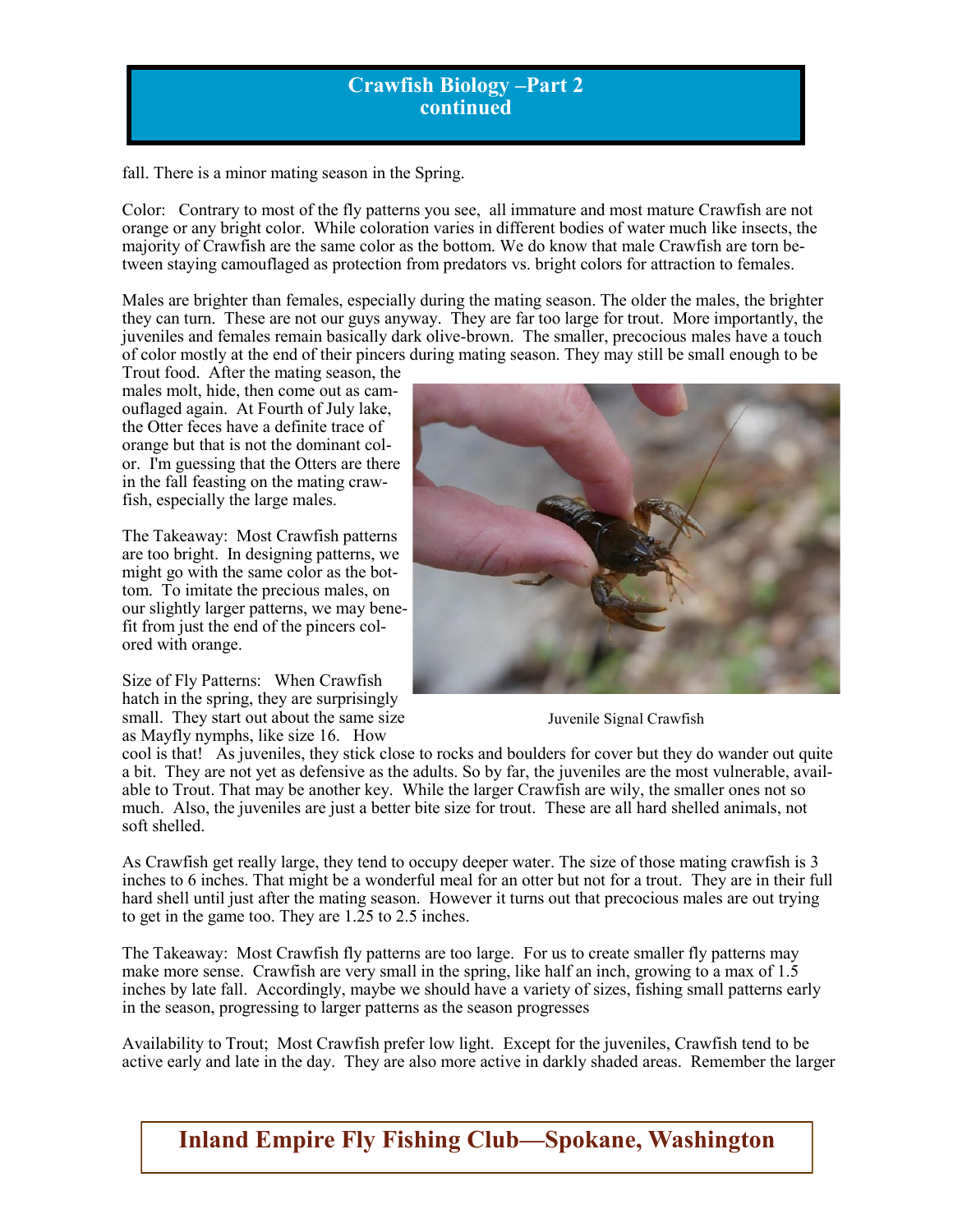## **Crawfish Biology –Part 2 continued**

piles of Otter feces on the south shore of Fourth of July Lake? Tall cliffs? Big shadows? Could be a great clue on where and when to fish. As Crawfish mature, they become more nocturnal.

The takeaway: We may want to design two basic patterns. One simple pattern, probably the most important fly, for the fleeing Crawfish. They are surprisingly streamlined. Maybe we should be tying a simple pattern with some trailing effects. The second pattern for the standing males might be designed with claws pronounced and upright, but not complicated. Most Crawfish patterns are way too complicated.

Predators: Their only major predators are fish when they are small and Otters when they are large, well, that is except for Guy Gregory's major Crawfish Boil and Beer. Try to get an invitation but stay the hell out of his way on the lake. I hear a rumor that Guy uses trout guts in his Crawfish traps.

The Takeaway: I can't even imagine. I do wish someone would explain to Guy that the emphasis here is to understand Crawfish to catch Trout, not to understand how to use Trout to catch Crawfish. (*Note: As usual, don't believe everything you read.— besides, you can't beat sunfish for crawdad baitthe Editor)*

Part 3– stay tuned to the Flyleaf!



At the January 2022 board meeting the IEFFC board of directors approved a budget of \$1,670 for 2022 Projects and Grants.

We recently sent out \$150 grants that were included in the budget to:

The Lands Council

Spokane River Keeper

Friends of the Little Pend Oreille Wildlife Refuge

An additional informational sign at the Medical Lake city park looks like it will happen this year. The WDFW enforcement people and the City of Medical are very enthusiastic about adding this sign. At this point, I am waiting to get information back from the Washington State Correctional Industries Print Shop who will be making the sign.

In September we will be fin clipping at the Spokane hatchery and will be going up to Bayley Lake to clean out the spawning channel.

I have contacted Randy Osbourne and Dan Dziekan at the local WDFW office to see if they have any additional projects they would like to see done, but so far they have not gotten back to me with any project ideas.

> **2022 Club Dues are due! \$50 per year… Send a check to IEFFC, P.O. Box 2926, Spokane, WA 99220**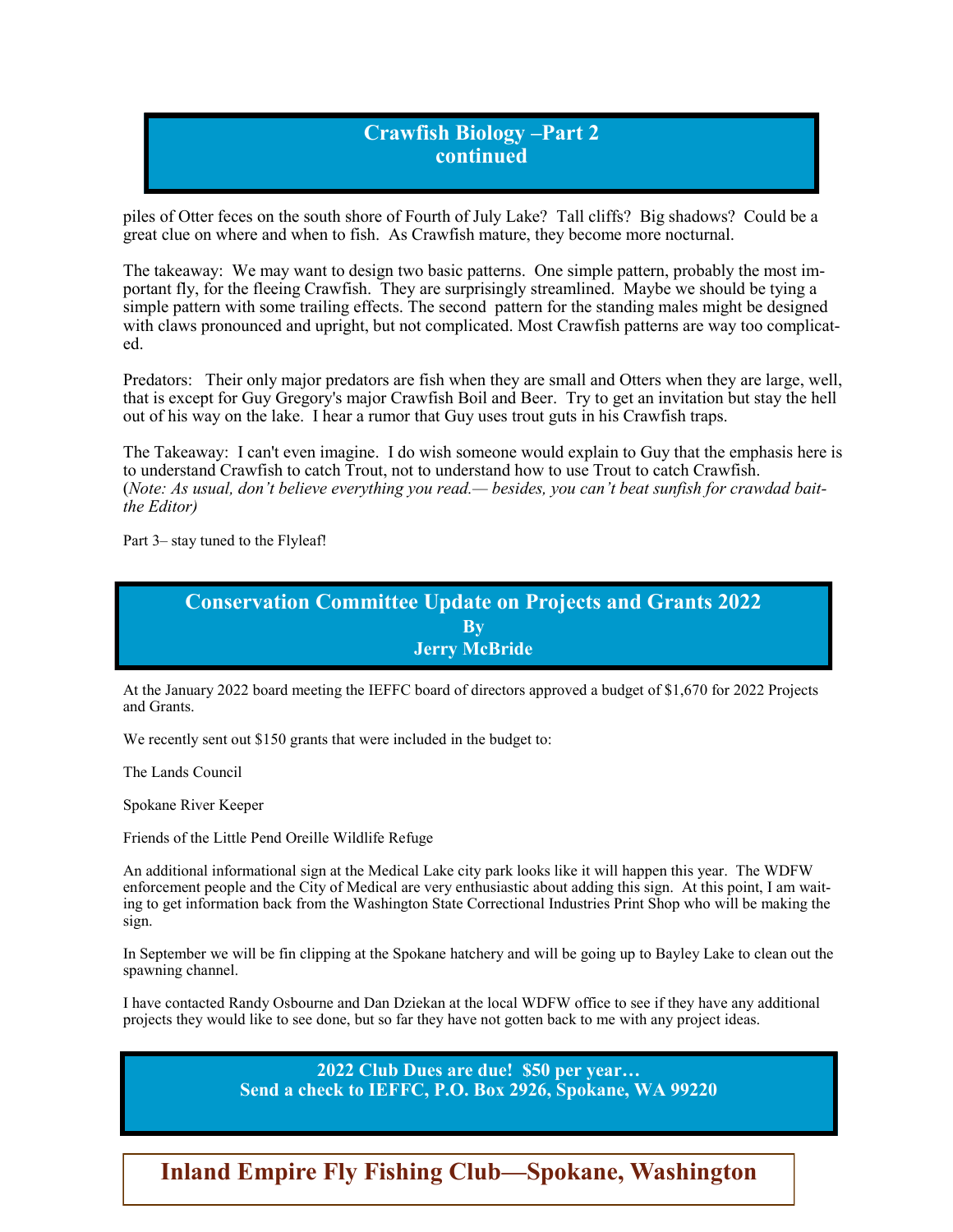# **February's Valentine Meeting**



Members Merlin Heintz and Charlie Flagler and their wives looking sharp! Go Cougs!

February's meeting was a lot of fun. As has become a club Valentine's Day tradition, spouses and others attended and enjoyed a sociable event. The evening began with beverages and great conversation. We had a terrific meal and a super presentation on angling the Bitterroot River by Eddie Olwell. The evening closed with our guests drawing for raffle prizes selected and assembled by President Denny Carson's wife.

Mark Pinch and Staci looking cool ...





The McBride and Funkhouser families enjoy conversation before the presentation, no doubt discussing the benefits of the balanced leech.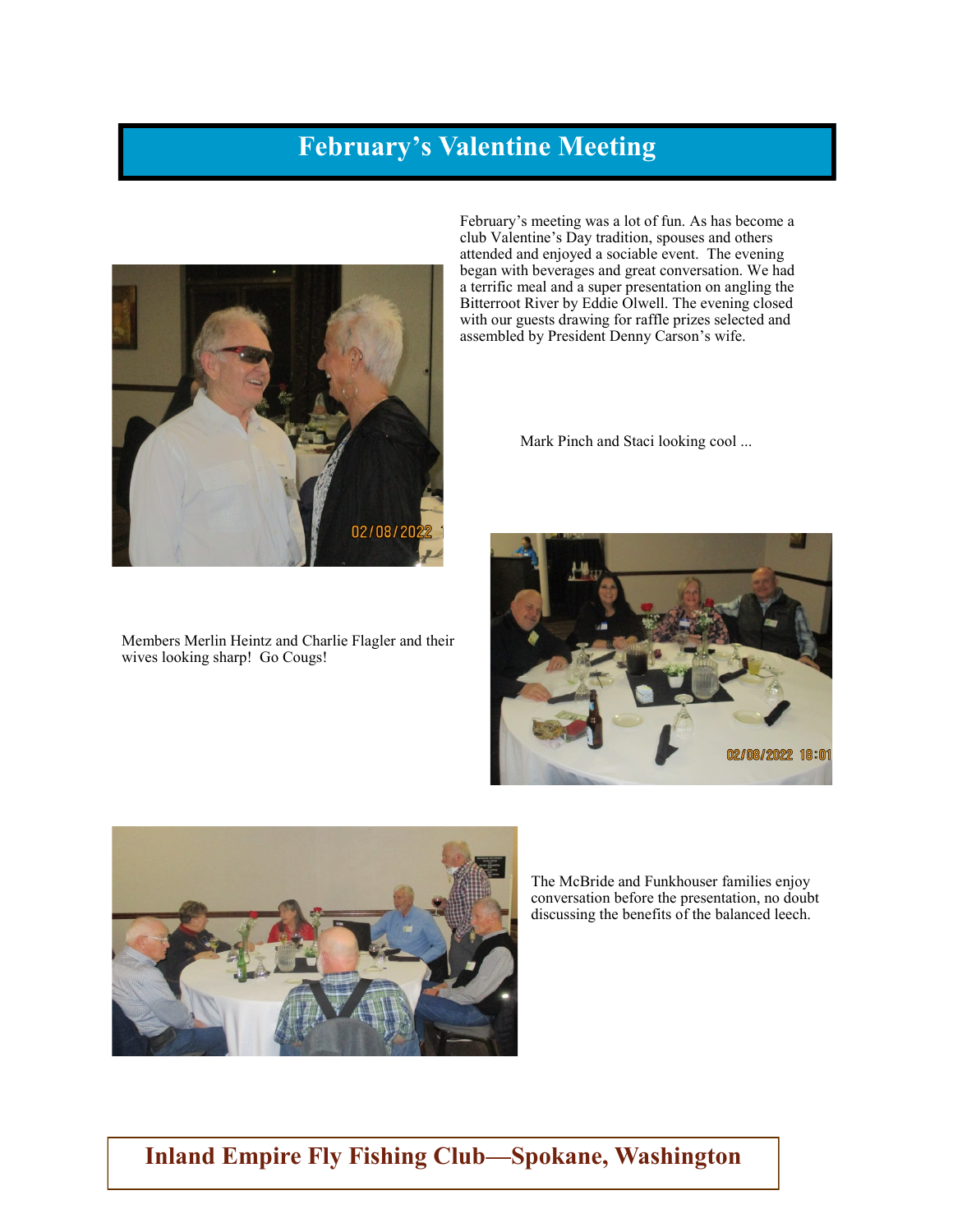# *FLY OF THE MONTH*

## Little Black Stone Dry March, 2022 Tim Flagler

There's tons of stonefly patterns. Beyond being a fish catcher, this one is a quick tie, with a great silhouette, and made of a CDC body, which is easy to color up to simulate everything from Skwalas to Yellow Sallys. This Wonder Wing technique is easy, uses some of your lower quality feathers, and adapts well to smaller size stones. Check out the video of Tim tying this fly on his Tightlines Video YouTube page at https://www.youtube.com/watch?v=JfhFGzSBFxk.

Hook: Dai-Riki #300 (1XL Dry Fly) size 16 Thread: Black 70 denier Body: Slate Grey CDC Main Wing: well marked hen hackle feather. (pheasant is nice) Hackle: Grizzly, a bit oversize



Tie in a thread base on your hook from about 1/3 the shank length back to the beginning of the bend. Gather a long CDC feather, pulling all the fibers to the tip. Grab the tip and tie it in at the end of your base., anchoring well...CDC can be slippery. Using hackle pliers, twist the CDC slightly to form a bundle, and wrap forward to the tie in point for a slightly segmented look.

Prep the Wonder Wing. Get a hen hackle feather, strip the fuzz from the bottom. Now, about a 1/2 inch or so above the good fibers, split the fibers as shown, exposing a gap. There should be about an equal amount of fibers on each side of the gap. Tie in this feather at this gap with a couple wraps, with the tips of the hackle toward the bend of the hook and the stem facing forward.

.

Pull on the tips of the feather, dragging the stem end under the wraps until the gap is about  $\overline{1}/2$  a shank length behind the bend. Tie in securely at the tie in point, trim at the tie in point, and snip the wing feather at the gap.

Wrap a dry fly quality grizzly feather for the hackle and whip finish. Trim the hackle fibers off flat below the hook as this fly should float in the surface film, try to leave all the remaining CDC fibers on the body as it assists in keeping this fly floating, and looking leggy.